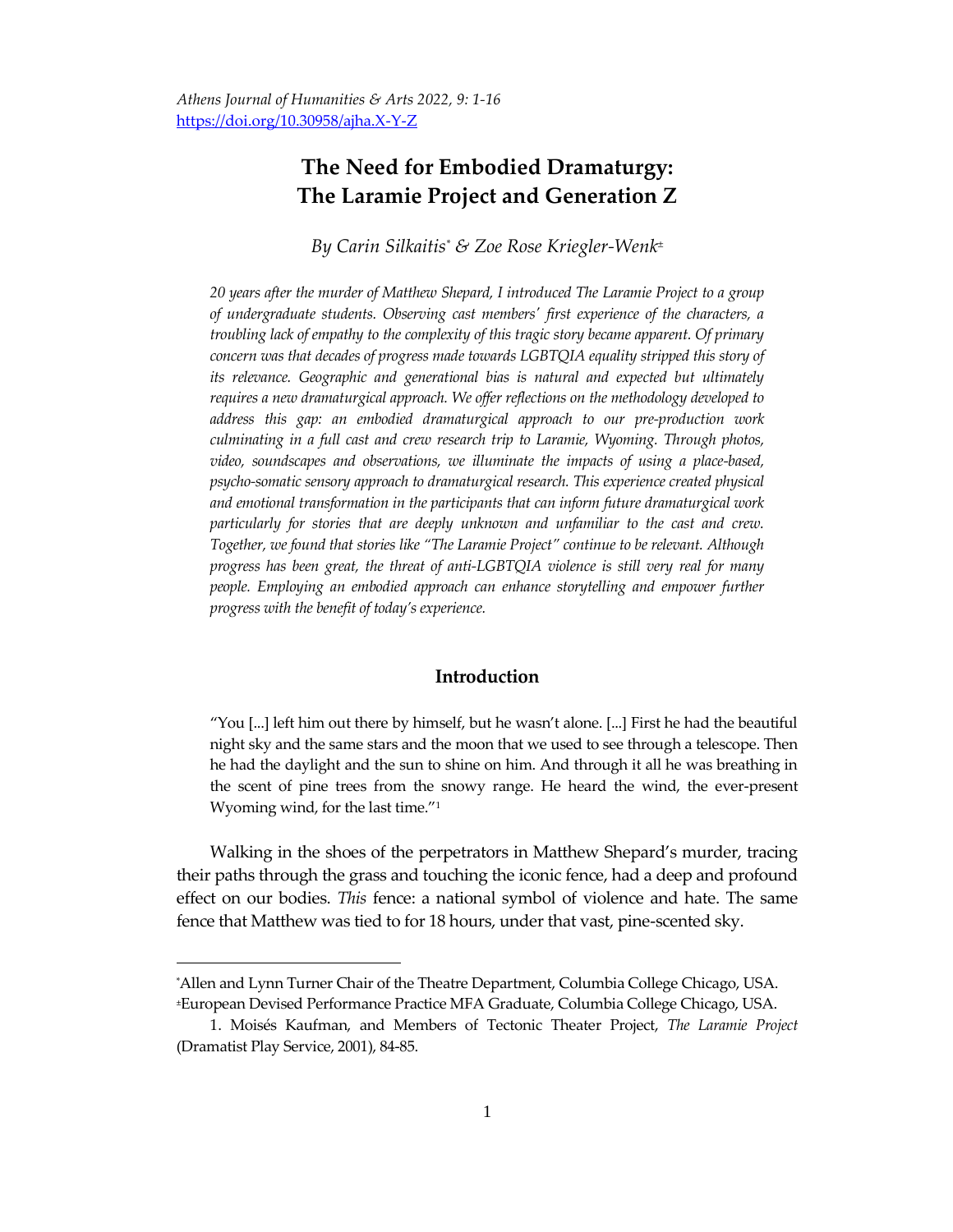

**Figure 1**. *Fence in Laramie Wyoming, 2018 Source:* original photo by Carin Silkaitis.

As theatre-makers we are drawn to stories that hold a mirror up to society. We look for material that reveals truths that push us to consider how we can build a more equitable, more just world. The sheer brutality of the murder of Matthew Shepard in Laramie Wyoming in 1998 focused international attention on homophobia and led to the Matthew Shepard and James Byrd, Jr. Hate Crimes Prevention Act, which President Obama signed into law in October 2009. In the wake of intense national outrage, Tectonic Theater Project's Artistic Director Moisés Kaufman asked his company: What can we as theatre artists do as a response to this incident? Is theatre a medium that can contribute to the national dialogue on current events?

The next question is, of course, "How?" Tectonic's *The Laramie Project* is a striking example of theatrical activism by way of embodied approaches to research and composition. The play engages queer histories, and provides a foundation for intergenerational dialogue, site-specific research, and community engagement. Tectonic Theater Project accomplishes this by prioritizing the experiential aspects of performance research.

If a painter wants to learn to paint, they need to get into the studio and put paint to canvas. A sculptor has to acquire the physical materials and begin to sculpt. If we want to explore how the theatre, not simply *text*, is able to tell a story, then we have to create that story in the rehearsal room using all of the elements of the stage (lights, sound, architecture, costumes, props). Moisés Kaufman says, "this way it will carry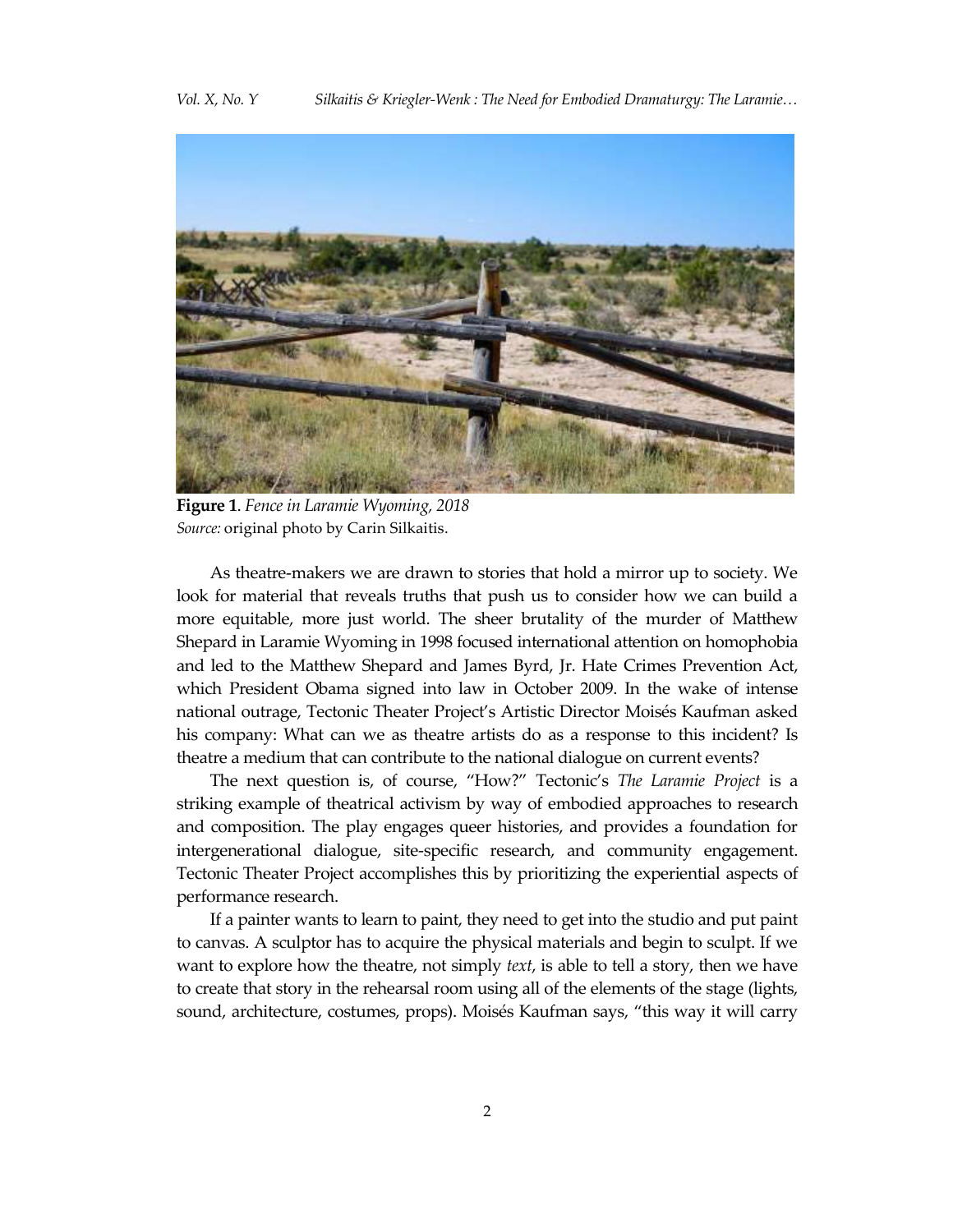$\overline{a}$ 

within it the DNA of what's theatrical. If we want to explore WHAT happens onstage – we must also examine *how* what happens onstage can be created."<sup>2</sup>

Prior to in-studio experimentation, Tectonic is committed to active documentation and engagement with their source material. When company members went to Laramie, it was with open ears and a commitment to not only document, but truly embody the words of Laramie's residents. This approach is not only beneficial to the artistic quality of the production, but actively communicates compassion towards those who have witnessed or experienced the trauma of Matthew Shepard's murder. Given the prejudice lumped onto the town of Laramie in the wake of this tragedy, the pathway towards rebuilding connection and inviting dialogue can only grow from a foundation of reciprocal trust, respect and validation. Tectonic engaged with and documented the town sensorially and kinesthetically, in direct conversation with the people and the place. In the compositional phase of *The Laramie Project*, the creators avoided large scale rewrites, additions or fabrications, and focused instead on elevating the material gathered from the town itself.

It wasn't until my third time directing *The Laramie Project* that I understood just how essential site-specific research is to the rehearsal process. This article will map the progression from my first engagement with the text of *The Laramie Project* through a twentieth anniversary production that revealed the importance of embodied dramaturgy in fostering intergenerational dialogue with regards to LGTBQA+ social histories.

The first time I directed the play, it was brand-new. I produced a staged reading with a few costume pieces, music stands, and sparse lighting shifts. We focused on the text. I wanted to highlight the story, the language, the many character shifts and the process. We delved deep into *how* to step into someone else's voice and how to embody a number of different characters (10 or more) within the span of a few hours. We did this with a mix of Rudolf Laban's Efforts<sup>3</sup> and Loyd Williamson's<sup>4</sup> movement pedagogy focused on identifying weight, direction, speed and flow. In an attempt to avoid caricature and bring truthfulness to the piece, we dedicated a lot of time to table work and research into the people the play is based on.

My second journey into the pages of *The Laramie Project* began in 2007, when I realized I wanted to direct a 10th Anniversary production to commemorate Matthew Shepard's death. I knew I wanted to keep the same "frame" for the play that Tectonic used; eight actors playing multiple roles and speaking in direct address to the

<sup>2.</sup> Kaufman and Barbara Pitts McAdams, *Moment Work: Tectonic Theater Project's Process of Devising Theater* (Vintage, 2018), 20.

<sup>3.</sup> Rudolf Laban was a dancer, choreographer, and theorist of expressionist dance.

<sup>4.</sup> Williamson technique is a movement pedagogy for actors based on a physical process of communication.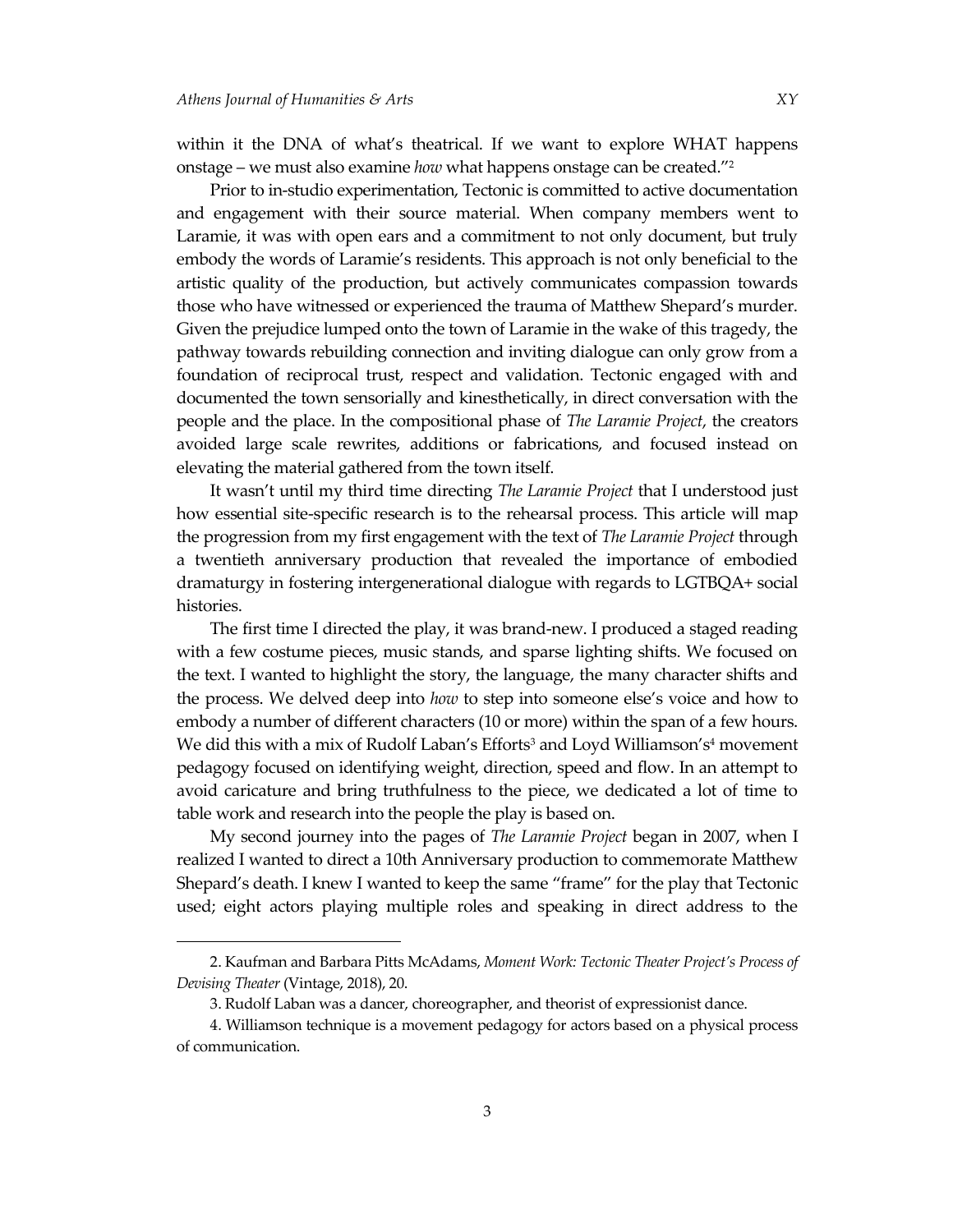audience. I invited Kelli Simpkins to our campus to do a "Moment Workshop." Kelli is a Chicago actor, Tectonic Theater Project ensemble member, and one of the original writers of *The Laramie Project*. The students responded to the workshop in incredibly dynamic ways. They were more confident in movement and gesture work. The room was alive with ideas!

In an attempt to embody the characters and differentiate between them, I combined our exploration of Moment Work<sup>5</sup> with a focus on the physical world of the play. This rehearsal process brought me one step closer to understanding the importance of bringing body and place into the dramaturgical conversation. I watched students come alive within their characters through physical and sensorial exploration, and by participating in workshops detailing Tectonic Theater Project's compositional process. This embodied engagement unlocked key theatrical insight that could not have been gleaned from traditional dramaturgical research or rehearsal strategies.

In keeping with Tectonic's focus on community engagement, we worked hard to engage *our* audience in a variety of ways. Student artists and I visited classrooms and we worked with our campus radio station to broadcast a variety of programming related to the play. We also collaborated with a number of other departments and hosted a campus-wide discussion with Kelli, who returned as part of our ongoing collaboration. The show and the discussion were extremely well-attended, with close to 400 people in the audience and at least 250 present for the post-show discussion.

That said, we also received some pushback. We ended up on a Westboro Baptist Church picket list, several students objected to content, one costumer quit the show because of the themes of the play, and many audience members walked out of the production. The show provoked strong responses, but I tried to make the controversy an opportunity for engaged learning by urging the students who remained on the project to consider what it means to have your art become a lightning rod for hatred. What do you do? How do you respond? The answer will likely be different for each person, but I believe the act of asking the questions together was its own pedagogy, one that pushed them to consider how they would handle such controversies in their own professional lives.

My first two experiences directing *The Laramie Project* were rich investigations of how to engage emotionally, physically and collectively with vulnerable and essential performance material. Those processes brought deep revelation and empathy to the

<sup>5.</sup> A moment, according to Tectonic, is a self-contained theatrical unit. "Moment Work" was coined by Tectonic to describe the process of creating these individual self-contained theatrical units. Then, the units can be sequenced together into, "theatrical phrases or sentences" that will eventually become a play: Kaufman and McAdams, *Moment Work: Tectonic Theater Project's Process of Devising Theater*, 2018, 29.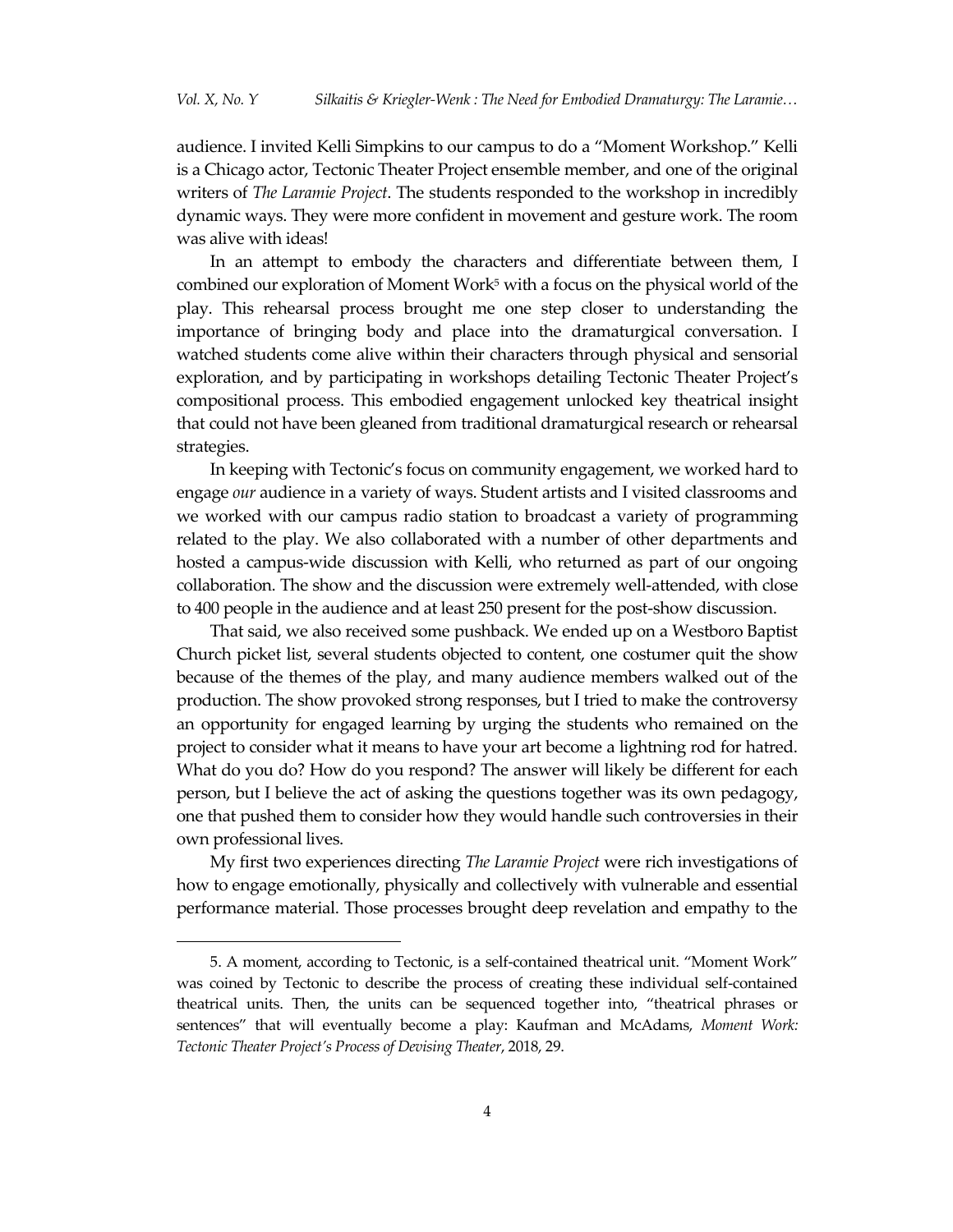text and strengthened my commitment to embodied research and community engagement. I was prepared to embark on a similar process in 2018 when I directed the piece for a third time. But this time, something was different.

#### *The Laramie Project* **and Generation Z**

20 years after the murder of Matthew Sheppard, I introduced the material to a group of undergraduates. As I listened to the cast read these characters, I was struck by the stereotypes they inadvertently presented. I noticed right away that they didn't seem to *feel* much for these people. As I continued to ask questions of my cast, I realized they thought very little of residents of some "hick town" who murdered a gay kid. They put on voices and opinions about the characters.

I attempted to break down some of these stereotypes in an open discussion with my cast. At the time the piece was created, Moisés Kauffman and the members of Tectonic Theater Project also noticed that media outlets portrayed Laramie as a town of rednecks and hillbillies. They realized that many people from outside Laramie thought that what happened to Shepard could happen in "a town like that," but it would *never* happen in a big metropolis or near a coast. When prompted to explore a perceived lack of emotional connection to the material, one of my cast members in 2018 said, "Everybody's queer now, so it's no big deal."

As educators and artists, we look forward to a reality in which physical and emotional violence is relegated to the past, and yet, it is easy to jump to privileged generalizations based on geographic location, socio-economic status and political affiliation. We begin to position our own liberal, urban perspectives in opposition to the perspectives of those who come from conservative or rural roots; thus creating a dichotomy that promotes an "either or" mindset instead of acknowledging a spectrum of experience and identity.

How do we celebrate significant progress in the acceptance of LGBTQA+ identities while simultaneously acknowledging that things are not better for everyone? How do we acknowledge that things are not better for everyone without perpetuating the narrative that all non-urban and non-liberal spaces are morally corrupt? The cast's ingrained geographic and generational bias was likely a natural result of their lived experiences, but this mindset does not necessarily do justice to the material or the methodology used to create and compose the piece.

I began to question if the story of Mathew Sheppard was relevant to the day-today experience of a young audience, but came to the conclusion that it is relevant specifically *because* it seemed far removed. This break, this jump, this distancing, is rich material for further theatrical investigation. Why? In the pursuit of what?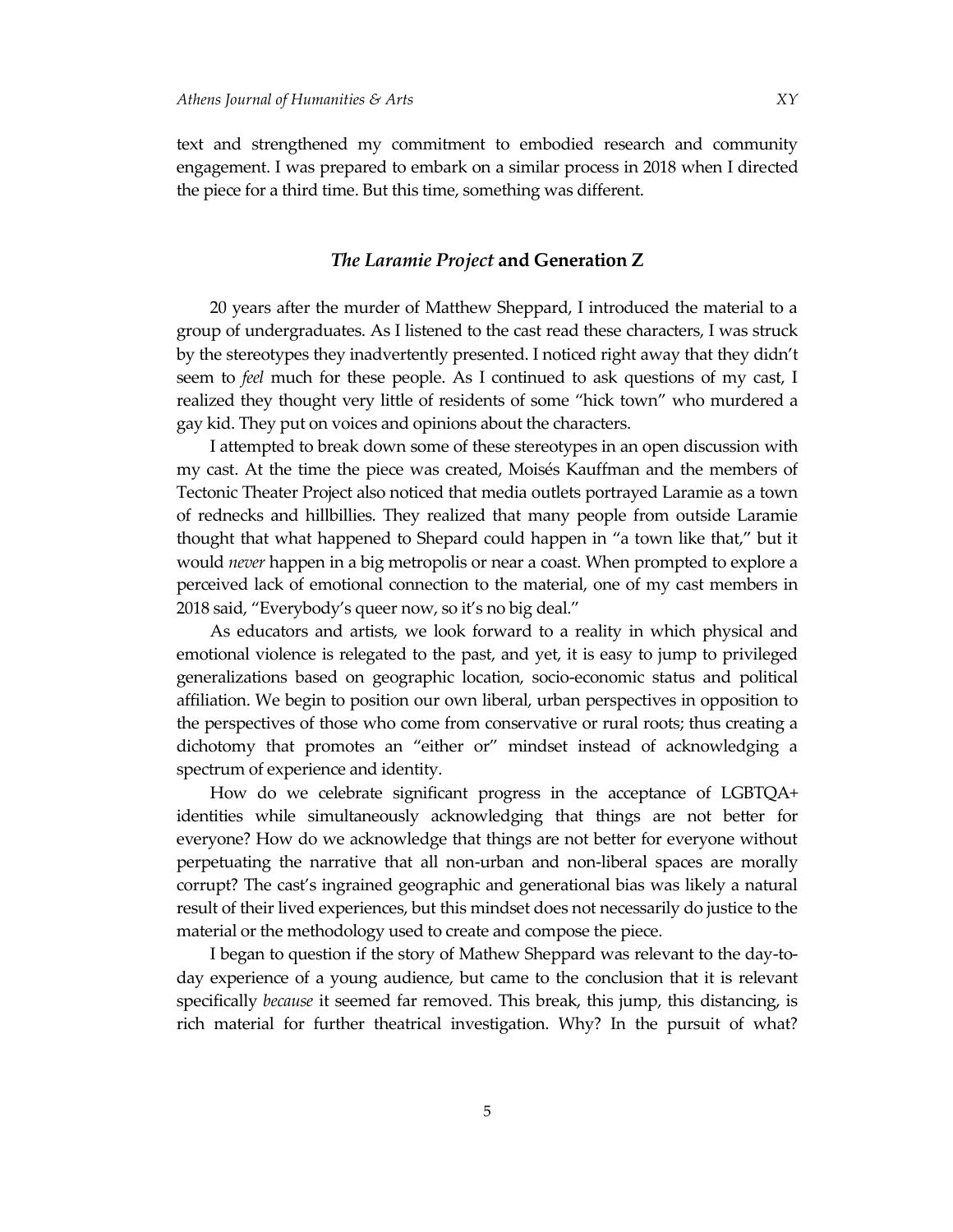Connection? Empathy? Family? Yes. Perhaps, the question is not, "Should we attempt to bridge this gap?" but "How?" When something seems culturally distant, how do we connect with it? How do we create art that comes as much from the body and the heart as it does from the mind?

The first step is to work holistically: engage the body, train it to notice and be sensitive to external and internal stimuli. This requires dedication and trust in the process, along with the willingness to be vulnerable to the external world, and to engage fully with sensation. It was Guy Debord $6$  who articulated a form of artistic and political research that began with wandering through a cityscape: "The *derive*  may lack a clear destination but it is not without purpose. On the contrary the *deriveur* is conducting a psychogeographical investigation and is expected to return home having noticed the ways in which the areas traversed resonate with particular moods and ambiences."<sup>7</sup> Here, Debord emphasizes the importance of acknowledging the emotional and physical effects of noticing the geography through which the artist travels. To borrow wisdom from another knowledgeable artist, Gertrude Stein writes: "A walk is not where the door shows a light, a walk is where there is a request to describe a description. A walk is when a place is not to be exchanged."<sup>8</sup> Stein draws an essential link between the act of walking and the place in which the action of walking occurs. In order for a walk to earn its name, it must include an essential place and the inclination towards description and dialogue. John Berger sheds some light on our temporal relationship to place: "The events which take place in the field [...] acquire a special significance because they occur during the minute or two during which I am obliged to wait. It is as though these minutes fill a certain area of time which exactly fits the spatial area of the field. Time and space conjoin."<sup>9</sup> According to Berger, it is precisely the act of being physically present in the field and allowing time for embodied observation that causes the revelation of meaning and the unification of a previously disparate time and space.

To understand why something happened, you have to enter into conversation with that place. I decided right there at that first reading, **we were going to Laramie, Wyoming**. The cast was going to walk through the town, and talk with the people, walk through Shepard's final night in Laramie, sit at that fence, listen to the Wyoming wind and breathe in the night sky. I wanted them to take it all in, to engage themselves more deeply, so we might have a more genuinely intergenerational collaboration and achieve a nuanced production that respected the stakes of history.

<sup>6.</sup> Guy Debord was a French Marxist theorist, artist and founding member of the Situationist International.

<sup>7.</sup> Debord as quoted in Merlin Coverley, *Psychogeography* (Pocket Essentials, 2006), 96.

<sup>8.</sup> Gertrude Stein, *Geography & Plays* (University of Wisconsin Press, 1993), 113.

<sup>9.</sup> John Berger, *About Looking "The Field"* (New York: Random House Inc., 1980), 200.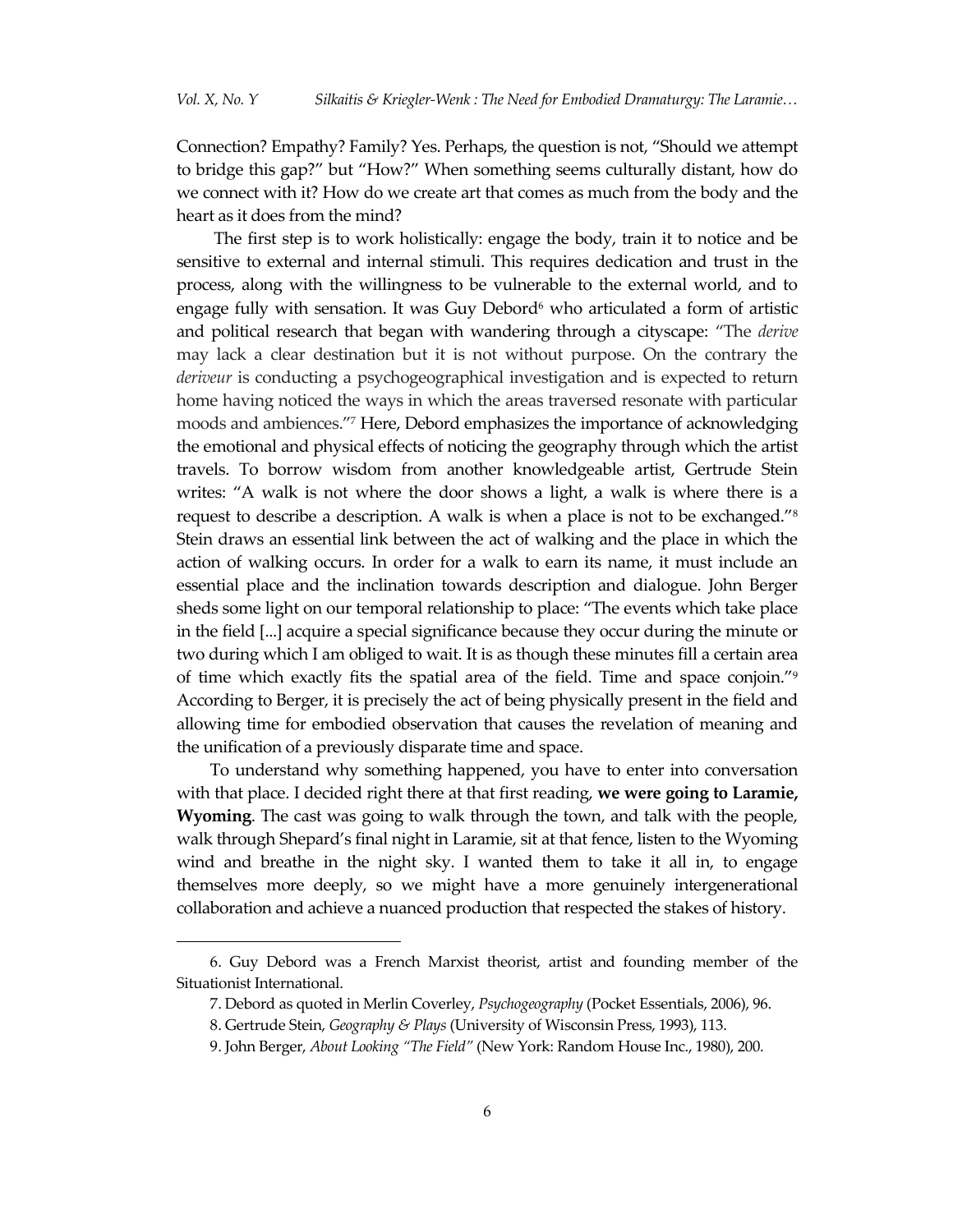

**Figure 2**. *Laramie Wyoming Population Sign, 2018 Source:* original photo by Carin Silkaitis.

### **Site-Specific Research and Embodied Dramaturgy**

We arrived in Laramie and the first person we encountered was a server at a local restaurant. She seemed as if she walked off the pages of *The Laramie Project*. She regaled us with stories, made fun of herself for being a "terrible server," and told us that Laramie is "not that kind of place… you know… where people hate on people for being… you know… different." We exchanged glances, realizing that this was nearly a direct quote from the play. We headed to the hotel, noticing that Big Sky Country was aptly named; it seemed as if the deep blue sky would swallow us whole.

We settled into the hotel and made plans for interviews, video work, photography, and exploration. There were 11 of us: eight actors, two faculty members, and our composer/sound designer. We made some preliminary contacts before we left: faculty members at the University of Wyoming and a dispatch officer at the police station. The residents of the town were welcoming and chatty. Everyone was wondering where we came from and why we were there. Everyone had an opinion about the event of Shepard's death.

It came time for us to travel outside of town to find the fence to which Shepard had been tied and left for dead. We were meeting Don, a University of Wyoming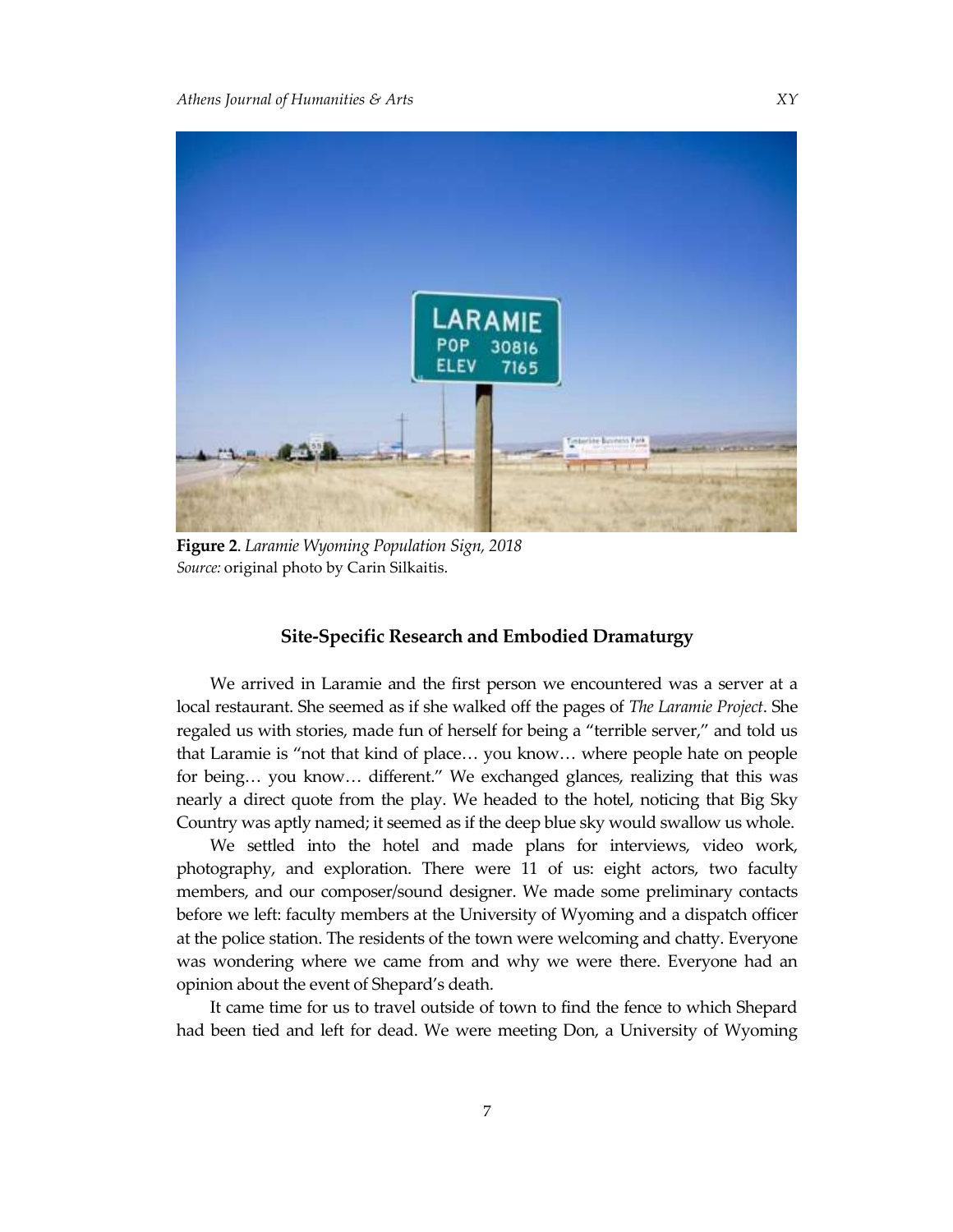Professor, near the site. He lived one house over from the fence. We pulled over to the side of the road after encountering a large, angry sign scrawled in red paint that read: "PRIVATE PROPERTY. DO NOT ENTER." We knew we were in the right place.

Soon a pickup truck pulled up alongside us. It was Don. He said his neighbors were tired of people coming to visit the site. He said, "It's been 20 years now... and they're still coming." He was excited that we were from Chicago. He invited us to follow him to his house. This man allowed us to come onto his private property, camp out for a day in his driveway, and even called his neighbors to get us access to the fence. His neighbor, "shotgun Larry," still owned the property and that fence, and, according to Don, he would shoot before asking questions. Needless to say, we were thankful we had permission.

We were also thankful we were able to spend time at the fence. It affected us deeply and profoundly. Our composer, Chris Kent, wrote an original song from the perspective of Matthew's mother, Judy Shepard. The lyrics swung seamlessly between imagery of the Wyoming landscape and Judy's journey from grief to hope. As a companion to the song, Chris recorded hours of the Wyoming wind. That particular sound, the sound of the wind that was so very powerful right at the fence, is something I will never forget:

*I see the same sky - you saw that night I hear the same Wyoming wind… howling Dust in my eyes - was the same dust in yours I cry the same way… you were crying*<sup>10</sup>

<sup>10.</sup> Original lyrics by Chris Kent (2018).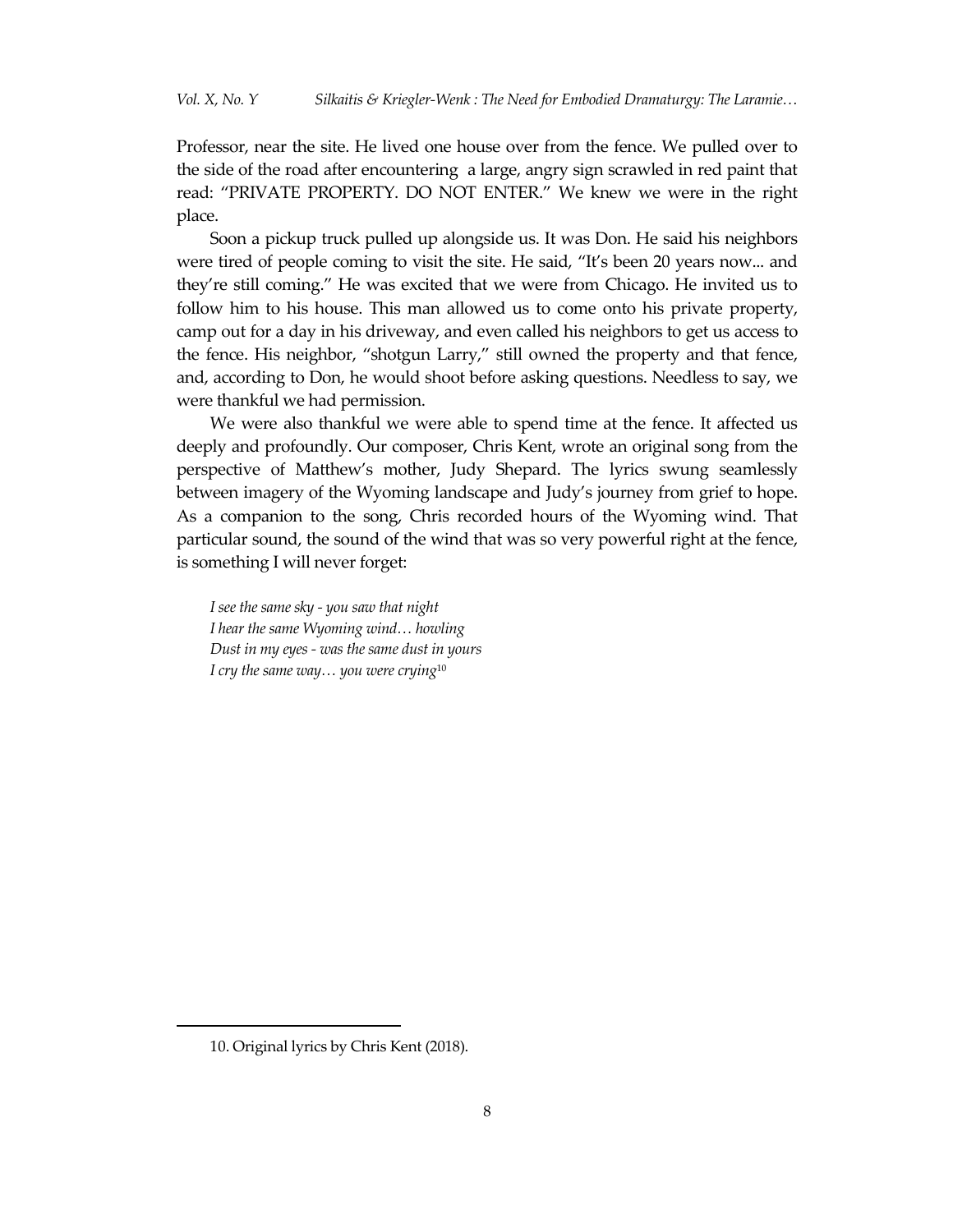

**Figure 3.** *Cast Member at the Fence, 2018 Source:* original photo by Carin Silkaitis.

In addition to the wind, there were smaller, subtler sounds that became essential to our aural exploration. Chris recorded a family of deer; first running parallel to the fence, then eating grass and moving over the landscape. These deer were remarkable, not only in their natural stature and grace, but also because of their constant presence across multiple visits to the fence.

When we first approached, one of my students noticed the deer right away: a beautiful, large family. As we got closer, the deer ran from us, but they didn't go far. They gave us space to explore the area surrounding the fence, but chose not to leave. There was something so perfect about their presence, as if they were watching over this sacred place. I made eye contact with several of them. We studied each other.

*You were the strong one - Fearless and bright A friend to all who - crossed your path You were a wanderer - gentle and kind A son and brother… a voice for these times*<sup>11</sup>

 $\overline{a}$ 

9

<sup>11.</sup> Original lyrics by Chris Kent (2018).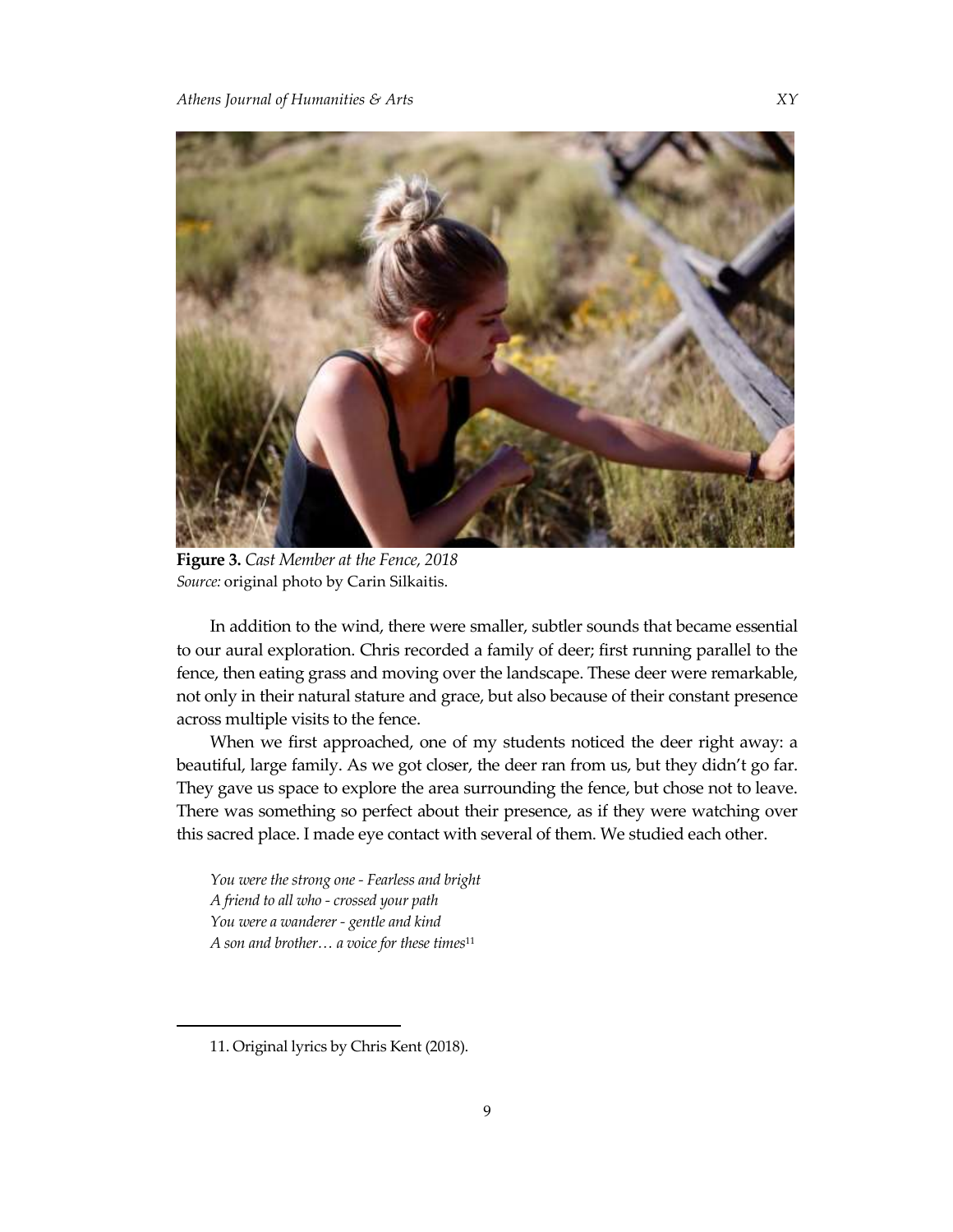

**Figure 4**. *Cast Member at the Fence, 2018 Source:* original photo by Carin Silkaitis.

The second time we visited the fence, there were only four of us. Two of my students' flights were delayed, so Chris and I took them back to the spot. The deer were there, but this time they didn't run as far. Chris was able to get much closer to them and record their movements in and out of the grass. It was magical: a spark of hope at the site of a tragedy.

*When the leaves make their fall I'm reminded… I'm reminded… To keep on*

*Keep me hopeful… keep me moving… Keep me hopeful… keep me movin', movin', movin' Keep me hopeful… keep me movin'*<sup>12</sup>

<sup>12.</sup> Original Lyrics by Chris Kent (2018).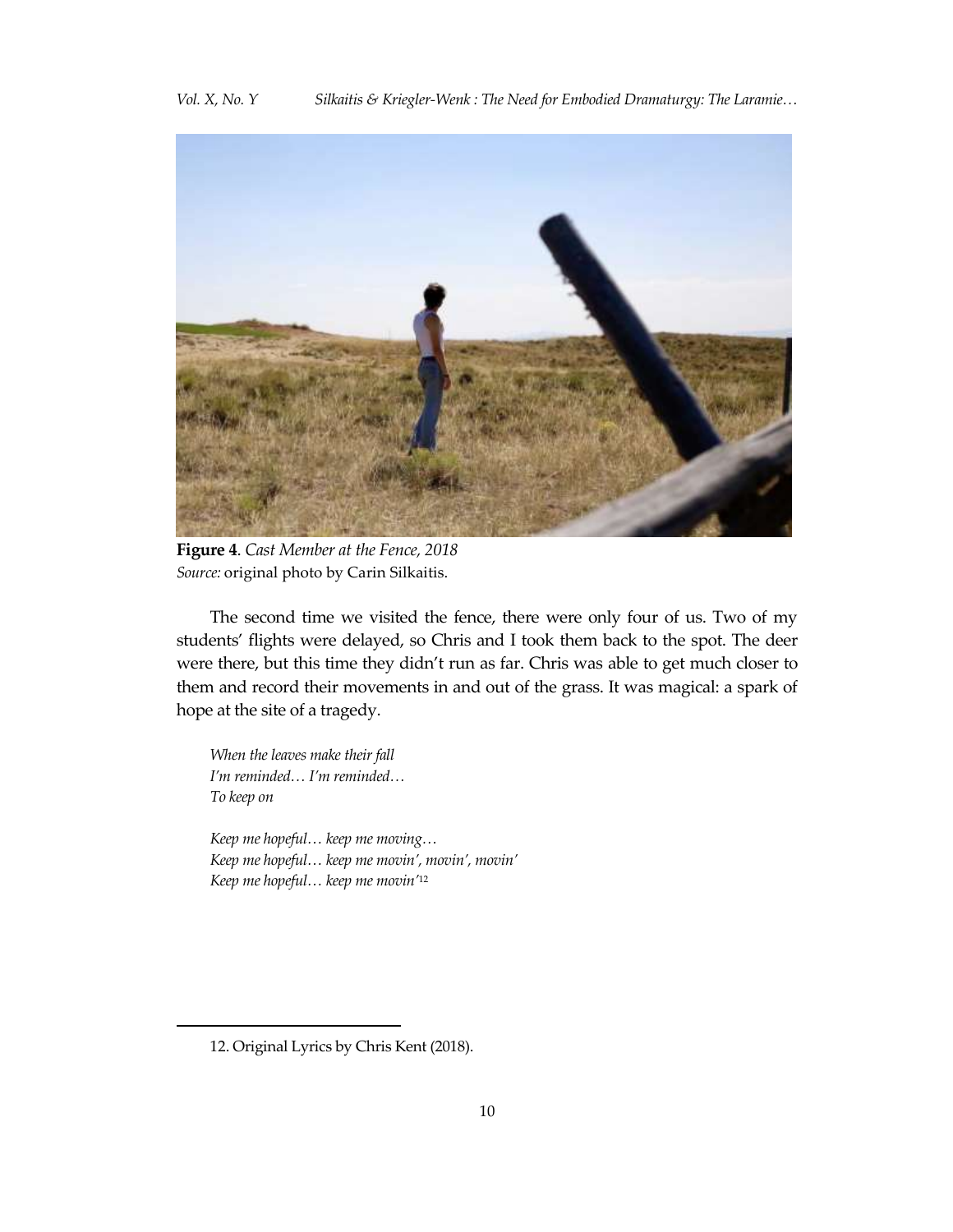

**Figure 5**. *Carin Silkaitis at the Fence, 2018 Source:* original photo by Chris Kent.

The wind, the deer, the trees and the birds; all sounds that would have accompanied Matthew's final hours on this earth: 18 hours to be exact. Listening to the landscape recordings, it was impossible to not imagine what it must have been like for Matthew, tied to that fence, with nature as his only companion.

*As the sun goes down I can almost… I can almost… Feel you here Cuz you are the stars That shine… that guide me home And you are the wind That keeps me hopeful - keeps me moving*<sup>13</sup>

<sup>13.</sup> Original lyrics by Chris Kent (2018).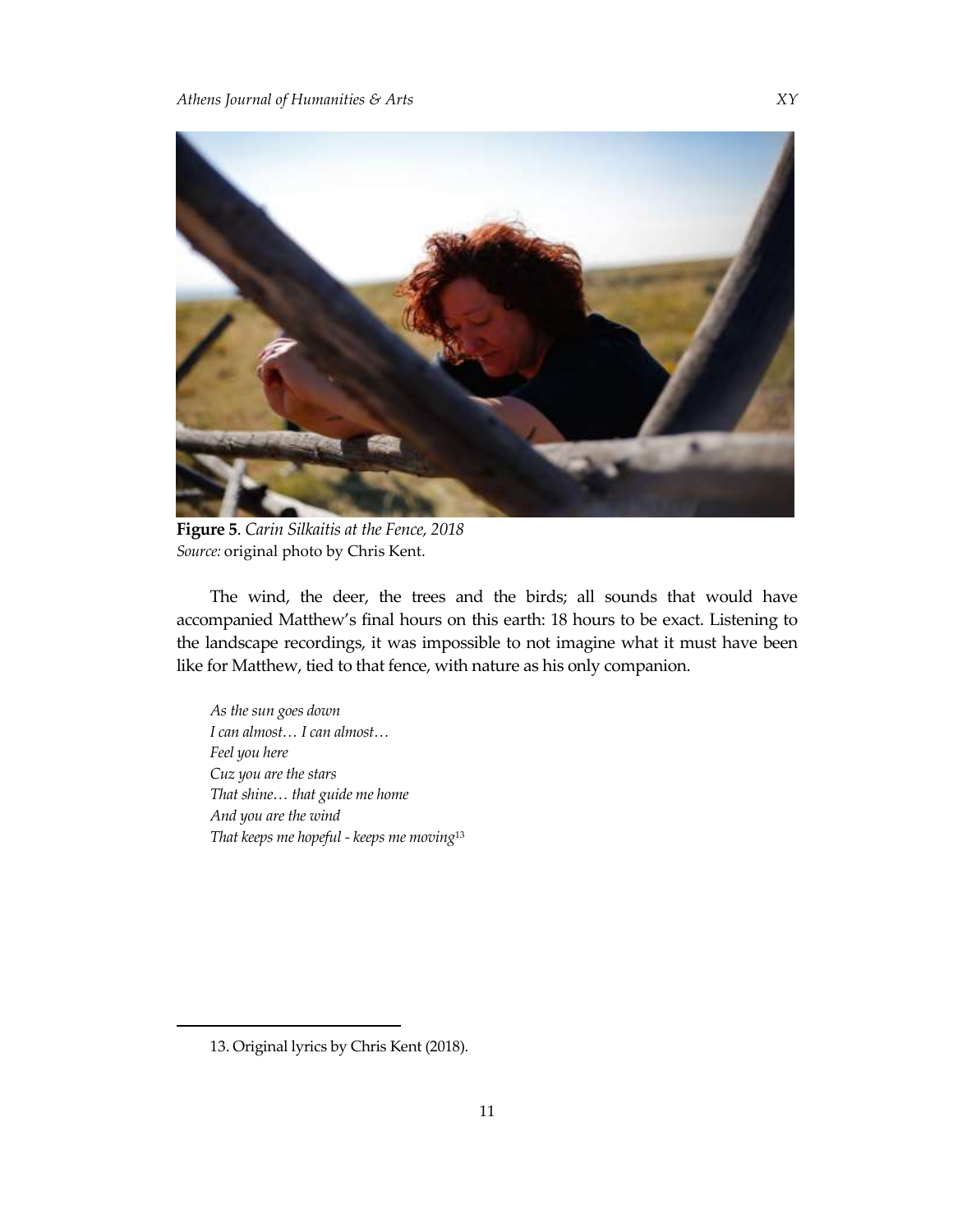*Vol. X, No. Y Silkaitis & Kriegler-Wenk : The Need for Embodied Dramaturgy: The Laramie…*



**Figure 6**. *Chris Kent Sings Their Original Song at the Fence, 2018 Source:* original photo by Carin Silkaitis.

Chris' choice to compose lyrics from the perspective of Matthew's mother made the story personal, connecting the cosmic wonder of the Laramie landscape with a specific experience of loss and hope. A quote from Valeria Luiselli's novel, *Lost Children Archive*, comes to mind: "Conversations, in a family, become linguistic archaeology. [...] The question is, when, in the future, we dig into our intimate archive, replay our family tape, will it amount to a story? A soundscape?"<sup>14</sup> We cannot claim a biological place in the Shepard family, but it is a story that resonates, in the broader cultural sense, with a more global community. What were we doing in Laramie if not excavating an archival tape, replaying it through a harmony of new voices and asking ourselves, "How do we tell this story?" The inclusion of a soundscape in the final performance was simply essential.

<sup>14.</sup> Valeria Luiselli, *Lost Children Archive* (New York: Alfred A. Knopf, 2019).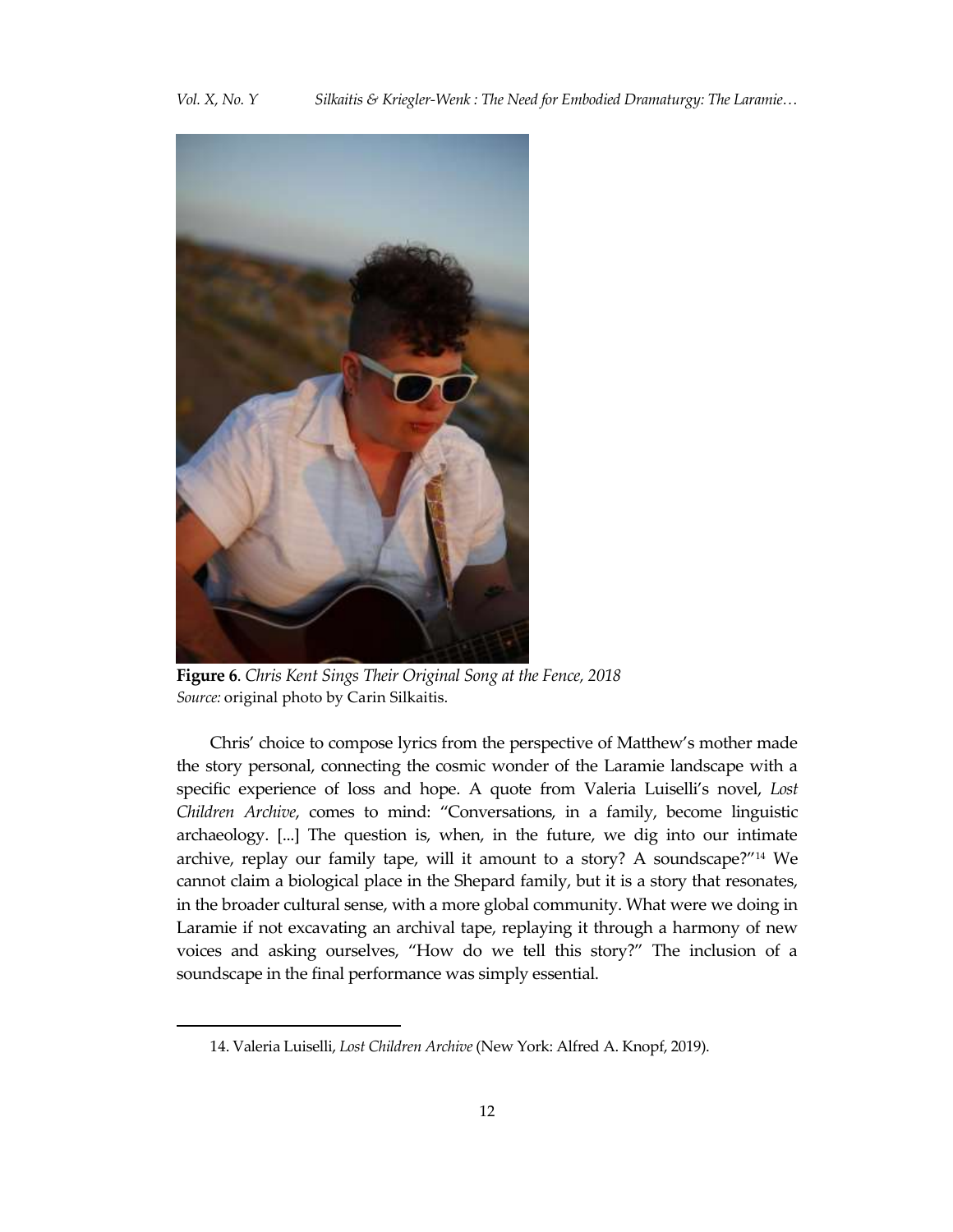Chris also recorded audio from the police station and the courthouse. They recorded the busy, work-day symphony of Poudre Valley Hospital and the bustling chatter of a local cafe. Creating music and recording sound throughout Laramie reminded us to take the time to pause and to *listen* to our surroundings. We found the emotional core of Laramie when we took the time to tune in with all of our senses. The deceptively simple task of embodied listening brought out the visceral, emotional core of Matthew's story. To borrow from Dr. Shrinkhla Sahai: "The theatre of sounds is an emotional, intimate, powerful theatre. It is the theatre of screams, whispers, words and silence.<sup>"15</sup> I could not agree more. Suddenly our connection to the material was no longer stagnant, instead it ran rhythmically and intimately through our bodies.

The cast member who played the doctor in charge of Matthew's case physically changed as he stood outside the red brick walls of the Poudre Valley hospital. We put him in a dress shirt and lab coat and videotaped his lines outside that hospital, as if we were giving a press conference. Doctors and nurses passed by on their lunch breaks and asked what we were doing. When I explained our dramaturgical research, their bodies took on the slump of quiet resignation and their voices took on the soft irritability of an unwelcome memory. They wished us the best and told us they would let security know why we were there. The exchange took place against the backdrop of sirens, the open and close of emergency room doors and the scattered conversation of doctors and nurses entering and exiting the building. The actor's body took on the weight of those lines as he stood in the very spot where Rulon Stacey told the entire world that Matthew succumbed to his injuries. It was in that spot that Stacey teared up when relaying Matthew's mother's words: "Go home, give your kids a hug, and don't let a day go by without telling them you love them."<sup>16</sup> It was this slip in emotional composure that prompted open hostility towards Rulon Stacey from a viewer who jumped at the opportunity to redefine empathy as weakness: "Do you cry like a baby on TV for all your patients or just the faggots?"<sup>17</sup>

Standing there, within the cacophony of daily life and sporadic tragedy, the actor, usually bubbly cheerful, began to cry too. At one point, an emotional family rushed into the hospital through the sliding doors. We stopped filming out of respect. We were trying to understand and embody a tragedy of the past, while these people were experiencing it in real time. However well-intentioned our dramaturgical

<sup>15.</sup> Shrinkhla Sahai, "Exploring a Theatre of Sounds," in *Proceeding of Sound, Sight, Space and Play 2009 Postgraduate Symposium for the Creative Sonic Arts* (United Kingdom: De Montfort University Leicester, 6-8 May 2009).

<sup>16.</sup> *The Laramie Project* (2001), 69.

<sup>17.</sup> *The Laramie Project* (2001), 69.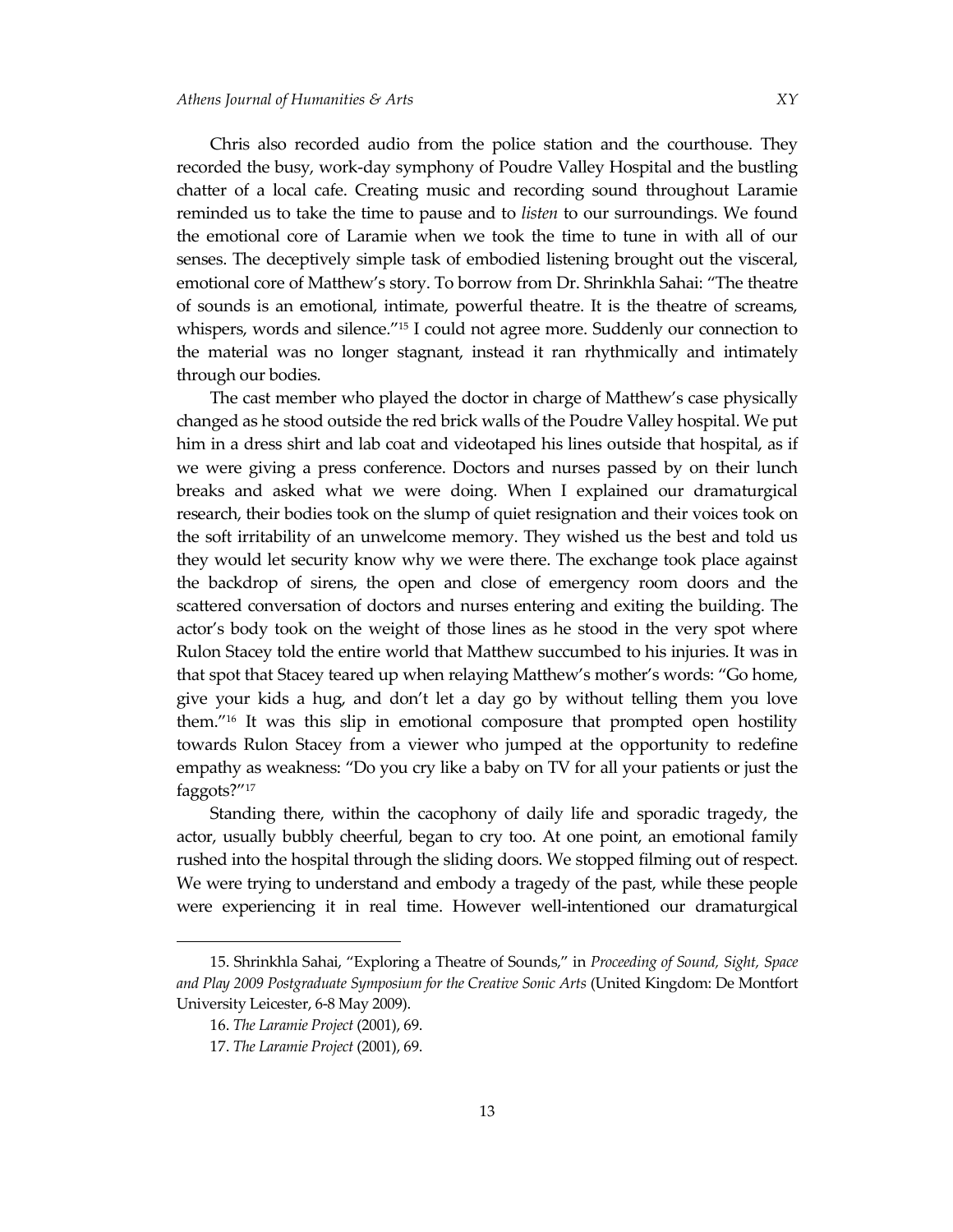process was, we were reminded of our distance from the event itself and the privilege that this distance inherently holds. We chose to come to Laramie to search for the emotional core of this play through sensorial interactions with the place. By showing up emotionally and physically, we found a bridge between a cast of Chicago-based undergraduates in 2018 and Laramie Wyoming in 1998. And still, bearing witness to an unknown family rushing through emergency room doors poked holes in our constructed memory and caused us pause. This was grief; fresh and fueled by the adrenaline of the unfathomable. Our proximity to this intimate outpouring of emotion, however brief, sunk heavily into our already weighted bodies. We would carry their story into our production in some small, intangible way, hoping to pay homage to their personal heartache with the same care we applied to the national debate sparked by Matthew's death.

Our trip to Laramie as an ensemble gave us the inkling of a process worth further exploration and reminded us of the importance of considering the actors' bodies in conversation with the place. The work of embodying the other is, in and of itself, a task of radical empathy; one that requires physical and sensorial immersion. This engaged artistic approach, most importantly, helped bridge the generational gap between my students and Mathew, and to feel the stakes of the tenuous, shaky social gains that the LGBTQIA+ community has made over the course of several decades.



**Figure 7**. *Twentieth Anniversary Production of The Laramie Project, North Central College, 2018*

*Source:* original photo by Carin Silkaitis.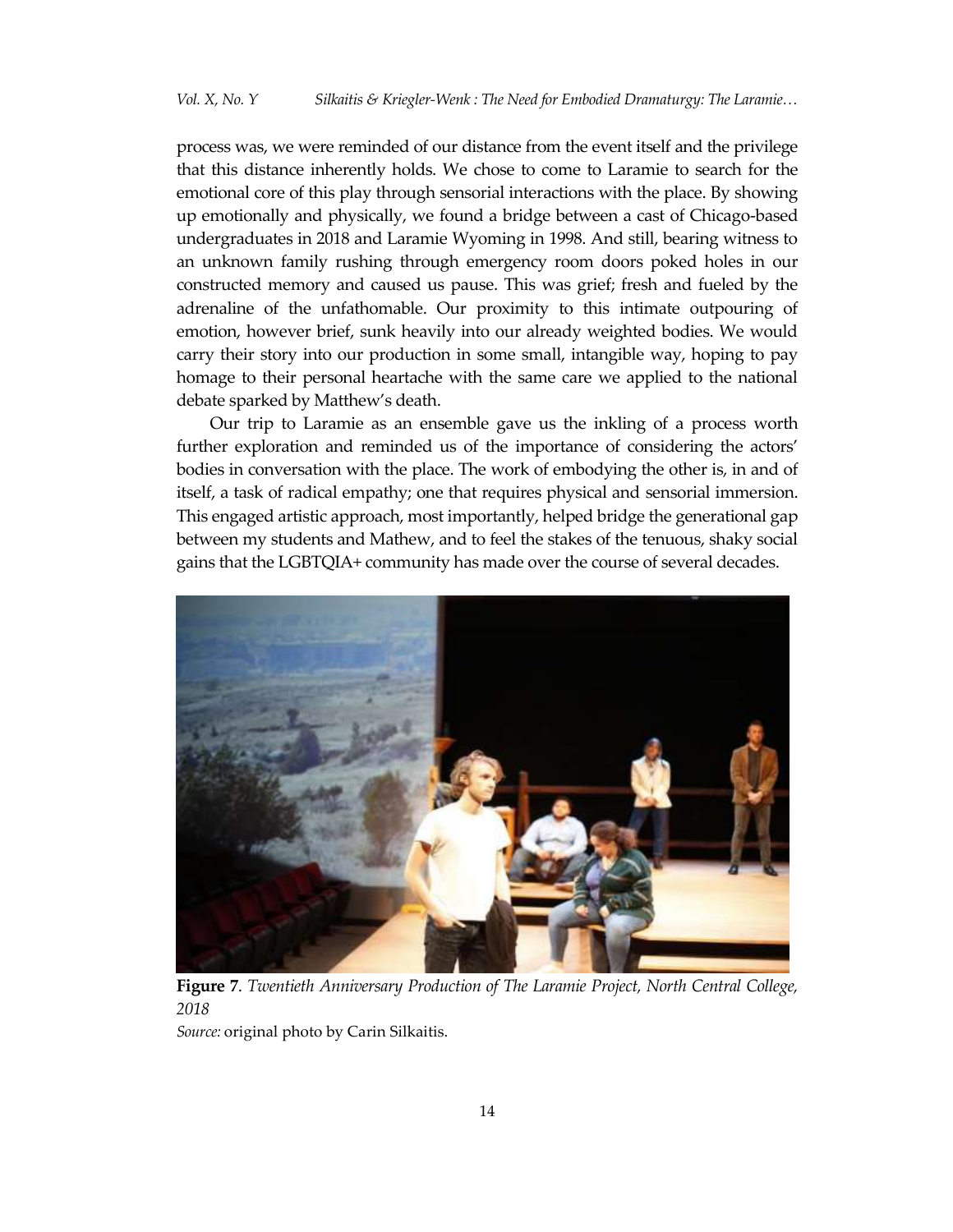When we performed our 2018 production of *The Laramie Project*, we repeated some of the forms of audience engagement we had used for the 2008 production: spreading campus-wide messaging about the play and offering myself or members of the cast for class visits. We also reached out to local high schools with some success. An English teacher asked us to come perform a few pieces and talk with her class about the show. We brought Kelli Simpkins back to do an audience talk-back. Almost 100% of the audience members stayed for the discussion. That night, as a way of extending intergenerational pedagogy and mentorship, I invited my cast from 10 years ago to join the new cast in a long pre-show dinner and discussion. Five of the original eight cast members traveled to Naperville to join us. I wanted them to have the opportunity to talk about their respective experiences working on this production. We also invited the cast from 10 years ago to join Simpkins on stage for the talkback, and the audience had so many questions for the previous performers.

Listening to their perspective on performing this play was fascinating. They were quite moved watching the new cast, and they all reported how much *they* would have wanted to travel to Laramie to do that kind of embodied dramaturgical work. They also found themselves moved quite differently now that they were 10 years older. They spoke beautifully about what has changed in our world and what has remained the same (or, in some cases, gotten worse.) This kind of dialogue prompted an intergenerational connection that deepened student learning, alumni relationships, and the sensory and intellectual experiences of the community members. We need each other as much now as we did ten years ago, and we will continue to need each other in order to make meaningful progress towards a more just world.

In the words of our composer and sound designer:

*[...] you are the stars That shine… that guide me home And you are the wind That keeps me hopeful - keeps me moving.*<sup>18</sup>

<sup>18.</sup> Original Lyrics by Chris Kent (2018).